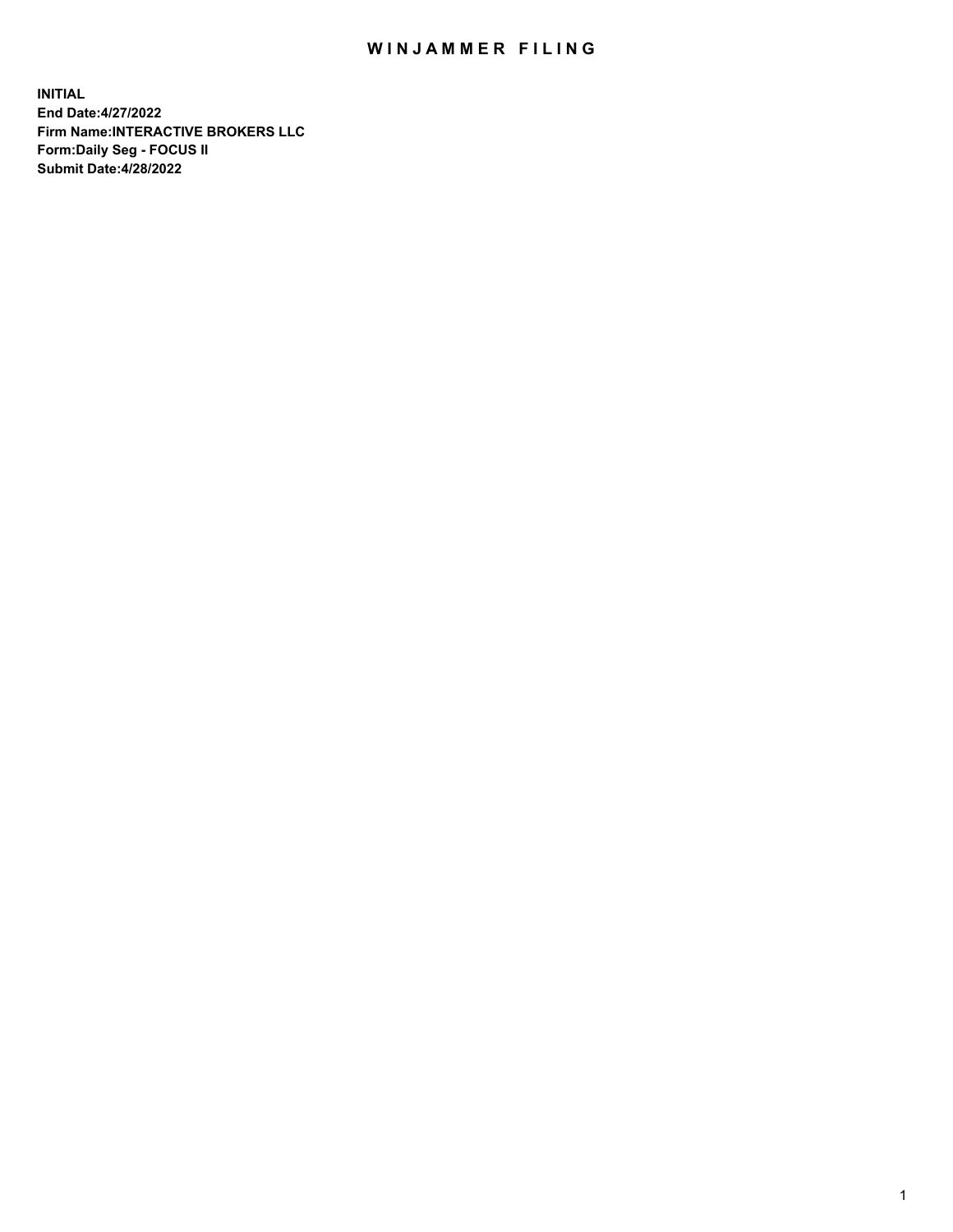**INITIAL End Date:4/27/2022 Firm Name:INTERACTIVE BROKERS LLC Form:Daily Seg - FOCUS II Submit Date:4/28/2022 Daily Segregation - Cover Page**

| Name of Company                                                                                                                                                                                                                                                                                                               | <b>INTERACTIVE BROKERS LLC</b>                                                                  |
|-------------------------------------------------------------------------------------------------------------------------------------------------------------------------------------------------------------------------------------------------------------------------------------------------------------------------------|-------------------------------------------------------------------------------------------------|
| <b>Contact Name</b>                                                                                                                                                                                                                                                                                                           | James Menicucci                                                                                 |
| <b>Contact Phone Number</b>                                                                                                                                                                                                                                                                                                   | 203-618-8085                                                                                    |
| <b>Contact Email Address</b>                                                                                                                                                                                                                                                                                                  | jmenicucci@interactivebrokers.c<br><u>om</u>                                                    |
| FCM's Customer Segregated Funds Residual Interest Target (choose one):<br>a. Minimum dollar amount: ; or<br>b. Minimum percentage of customer segregated funds required:% ; or<br>c. Dollar amount range between: and; or<br>d. Percentage range of customer segregated funds required between:% and%.                        | $\overline{\mathbf{0}}$<br>$\overline{\mathbf{0}}$<br>155,000,000 245,000,000<br>0 <sub>0</sub> |
| FCM's Customer Secured Amount Funds Residual Interest Target (choose one):<br>a. Minimum dollar amount: ; or<br>b. Minimum percentage of customer secured funds required:%; or<br>c. Dollar amount range between: and; or<br>d. Percentage range of customer secured funds required between:% and%.                           | $\overline{\mathbf{0}}$<br>$\overline{\mathbf{0}}$<br>80,000,000 120,000,000<br>0 <sub>0</sub>  |
| FCM's Cleared Swaps Customer Collateral Residual Interest Target (choose one):<br>a. Minimum dollar amount: ; or<br>b. Minimum percentage of cleared swaps customer collateral required:%; or<br>c. Dollar amount range between: and; or<br>d. Percentage range of cleared swaps customer collateral required between:% and%. | $\overline{\mathbf{0}}$<br>$\overline{\mathbf{0}}$<br>0 <sub>0</sub><br>0 <sub>0</sub>          |

Attach supporting documents CH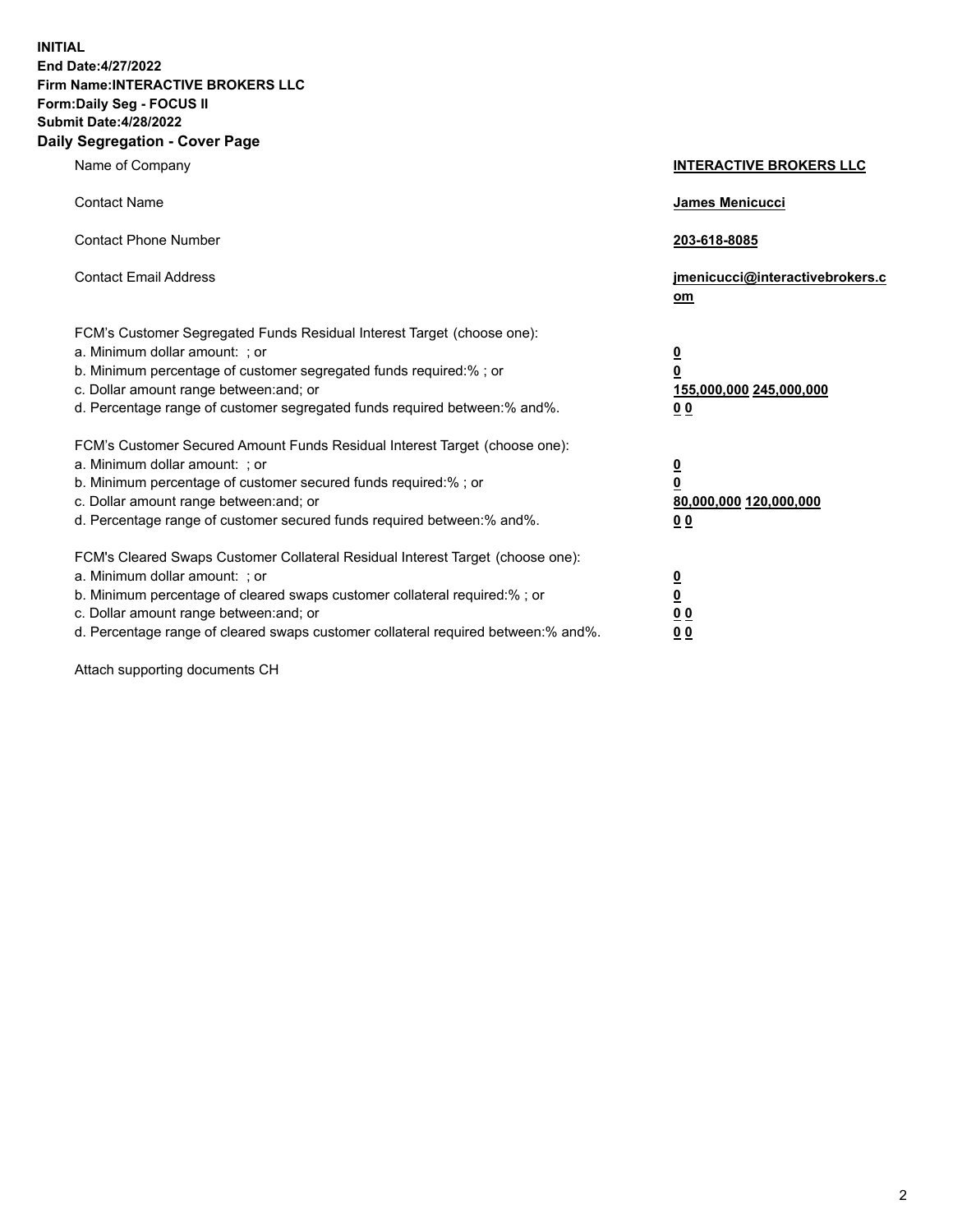**INITIAL End Date:4/27/2022 Firm Name:INTERACTIVE BROKERS LLC Form:Daily Seg - FOCUS II Submit Date:4/28/2022 Daily Segregation - Secured Amounts**

|     | Foreign Futures and Foreign Options Secured Amounts                                         |                                   |
|-----|---------------------------------------------------------------------------------------------|-----------------------------------|
|     | Amount required to be set aside pursuant to law, rule or regulation of a foreign            | $0$ [7305]                        |
|     | government or a rule of a self-regulatory organization authorized thereunder                |                                   |
| 1.  | Net ledger balance - Foreign Futures and Foreign Option Trading - All Customers             |                                   |
|     | A. Cash                                                                                     | 545,465,601 [7315]                |
|     | B. Securities (at market)                                                                   | $0$ [7317]                        |
| 2.  | Net unrealized profit (loss) in open futures contracts traded on a foreign board of trade   | 7,877,221 [7325]                  |
| 3.  | Exchange traded options                                                                     |                                   |
|     | a. Market value of open option contracts purchased on a foreign board of trade              | 164,026 [7335]                    |
|     | b. Market value of open contracts granted (sold) on a foreign board of trade                | -15,895 [7337]                    |
| 4.  | Net equity (deficit) (add lines 1. 2. and 3.)                                               | 553,490,953 [7345]                |
| 5.  | Account liquidating to a deficit and account with a debit balances - gross amount           | 23,788 [7351]                     |
|     | Less: amount offset by customer owned securities                                            | 0 [7352] 23,788 [7354]            |
| 6.  | Amount required to be set aside as the secured amount - Net Liquidating Equity              | 553,514,741 [7355]                |
|     | Method (add lines 4 and 5)                                                                  |                                   |
| 7.  | Greater of amount required to be set aside pursuant to foreign jurisdiction (above) or line | 553,514,741 [7360]                |
|     | 6.                                                                                          |                                   |
|     | FUNDS DEPOSITED IN SEPARATE REGULATION 30.7 ACCOUNTS                                        |                                   |
| 1.  | Cash in banks                                                                               |                                   |
|     | A. Banks located in the United States                                                       | 1,878,132 [7500]                  |
|     | B. Other banks qualified under Regulation 30.7                                              | 0 [7520] 1,878,132 [7530]         |
| 2.  | Securities                                                                                  |                                   |
|     | A. In safekeeping with banks located in the United States                                   | 436,013,140 [7540]                |
|     | B. In safekeeping with other banks qualified under Regulation 30.7                          | 0 [7560] 436,013,140 [7570]       |
| 3.  | Equities with registered futures commission merchants                                       |                                   |
|     | A. Cash                                                                                     | $0$ [7580]                        |
|     | <b>B.</b> Securities                                                                        | $0$ [7590]                        |
|     | C. Unrealized gain (loss) on open futures contracts                                         | $0$ [7600]                        |
|     | D. Value of long option contracts                                                           | $0$ [7610]                        |
|     | E. Value of short option contracts                                                          | 0 [7615] 0 [7620]                 |
| 4.  | Amounts held by clearing organizations of foreign boards of trade                           |                                   |
|     | A. Cash                                                                                     | $0$ [7640]                        |
|     | <b>B.</b> Securities                                                                        | $0$ [7650]                        |
|     | C. Amount due to (from) clearing organization - daily variation                             | $0$ [7660]                        |
|     | D. Value of long option contracts                                                           | $0$ [7670]                        |
|     | E. Value of short option contracts                                                          | 0 [7675] 0 [7680]                 |
| 5.  | Amounts held by members of foreign boards of trade                                          |                                   |
|     | A. Cash                                                                                     | 267,085,857 [7700]                |
|     | <b>B.</b> Securities                                                                        | $0$ [7710]                        |
|     | C. Unrealized gain (loss) on open futures contracts                                         | -19,468,424 [7720]                |
|     | D. Value of long option contracts                                                           | 164,026 [7730]                    |
|     | E. Value of short option contracts                                                          | -15,895 [7735] 247,765,564 [7740] |
| 6.  | Amounts with other depositories designated by a foreign board of trade                      | $0$ [7760]                        |
| 7.  | Segregated funds on hand                                                                    | $0$ [7765]                        |
| 8.  | Total funds in separate section 30.7 accounts                                               | 685,656,836 [7770]                |
| 9.  | Excess (deficiency) Set Aside for Secured Amount (subtract line 7 Secured Statement         | 132,142,095 [7380]                |
|     | Page 1 from Line 8)                                                                         |                                   |
| 10. | Management Target Amount for Excess funds in separate section 30.7 accounts                 | 80,000,000 [7780]                 |
| 11. | Excess (deficiency) funds in separate 30.7 accounts over (under) Management Target          | 52,142,095 [7785]                 |
|     |                                                                                             |                                   |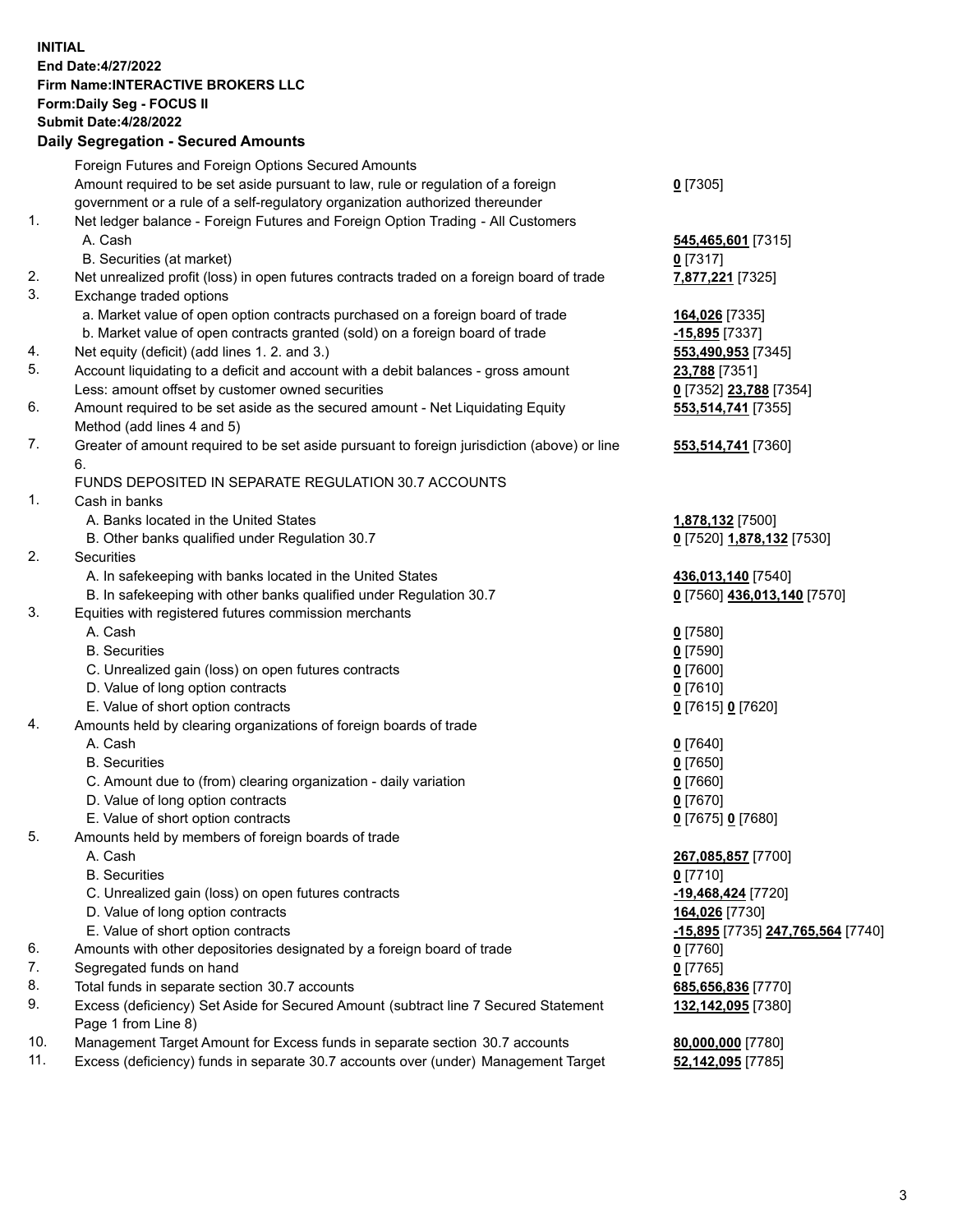**INITIAL End Date:4/27/2022 Firm Name:INTERACTIVE BROKERS LLC Form:Daily Seg - FOCUS II Submit Date:4/28/2022 Daily Segregation - Segregation Statement** SEGREGATION REQUIREMENTS(Section 4d(2) of the CEAct) 1. Net ledger balance A. Cash **8,242,887,891** [7010] B. Securities (at market) **0** [7020] 2. Net unrealized profit (loss) in open futures contracts traded on a contract market **296,739,492** [7030] 3. Exchange traded options A. Add market value of open option contracts purchased on a contract market **1,122,884,760** [7032] B. Deduct market value of open option contracts granted (sold) on a contract market **-951,813,762** [7033] 4. Net equity (deficit) (add lines 1, 2 and 3) **8,710,698,381** [7040] 5. Accounts liquidating to a deficit and accounts with debit balances - gross amount **1,054,309** [7045] Less: amount offset by customer securities **0** [7047] **1,054,309** [7050] 6. Amount required to be segregated (add lines 4 and 5) **8,711,752,690** [7060] FUNDS IN SEGREGATED ACCOUNTS 7. Deposited in segregated funds bank accounts A. Cash **1,072,705,685** [7070] B. Securities representing investments of customers' funds (at market) **5,254,582,045** [7080] C. Securities held for particular customers or option customers in lieu of cash (at market) **0** [7090] 8. Margins on deposit with derivatives clearing organizations of contract markets A. Cash **729,257,832** [7100] B. Securities representing investments of customers' funds (at market) **1,679,655,475** [7110] C. Securities held for particular customers or option customers in lieu of cash (at market) **0** [7120] 9. Net settlement from (to) derivatives clearing organizations of contract markets **18,185,992** [7130] 10. Exchange traded options A. Value of open long option contracts **1,122,884,636** [7132] B. Value of open short option contracts **-951,813,575** [7133] 11. Net equities with other FCMs A. Net liquidating equity **0** [7140] B. Securities representing investments of customers' funds (at market) **0** [7160] C. Securities held for particular customers or option customers in lieu of cash (at market) **0** [7170] 12. Segregated funds on hand **0** [7150] 13. Total amount in segregation (add lines 7 through 12) **8,925,458,090** [7180] 14. Excess (deficiency) funds in segregation (subtract line 6 from line 13) **213,705,400** [7190] 15. Management Target Amount for Excess funds in segregation **155,000,000** [7194] 16. Excess (deficiency) funds in segregation over (under) Management Target Amount **58,705,400** [7198]

Excess